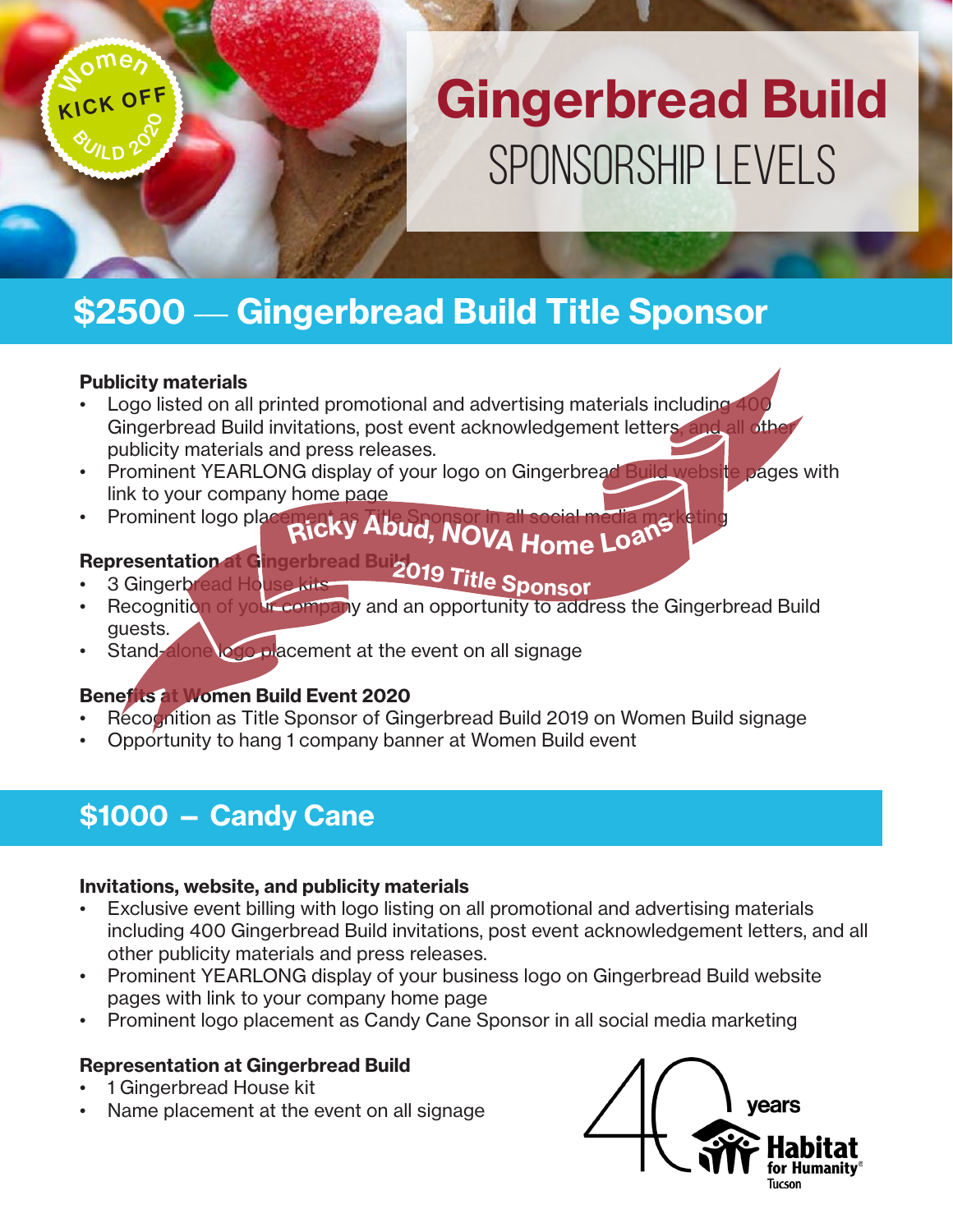

## \$500 — Gum Drop

#### Invitations, website, and publicity materials

- Exclusive event billing with name listed on all promotional and advertising materials including 400 Gingerbread Build invitations, post event acknowledgement letters, and all other publicity materials and press releases.
- Prominent YEARLONG display of your business name/name on Gingerbread Build website pages
- Prominent name placement as Gum Drop Sponsor in all social media marketing

#### Representation at Gingerbread Build

• Name placement at the event on all signage

### \$250 — Santa's Helper

- Sponsor a Habitat family to enjoy the Gingerbread Build event. Each child will receive their own kit.
- Your name will be recognized at the event.

### \$100 — Secret Santa

• Decorate a pre-cut wooden gingerbread person for the silent auction.